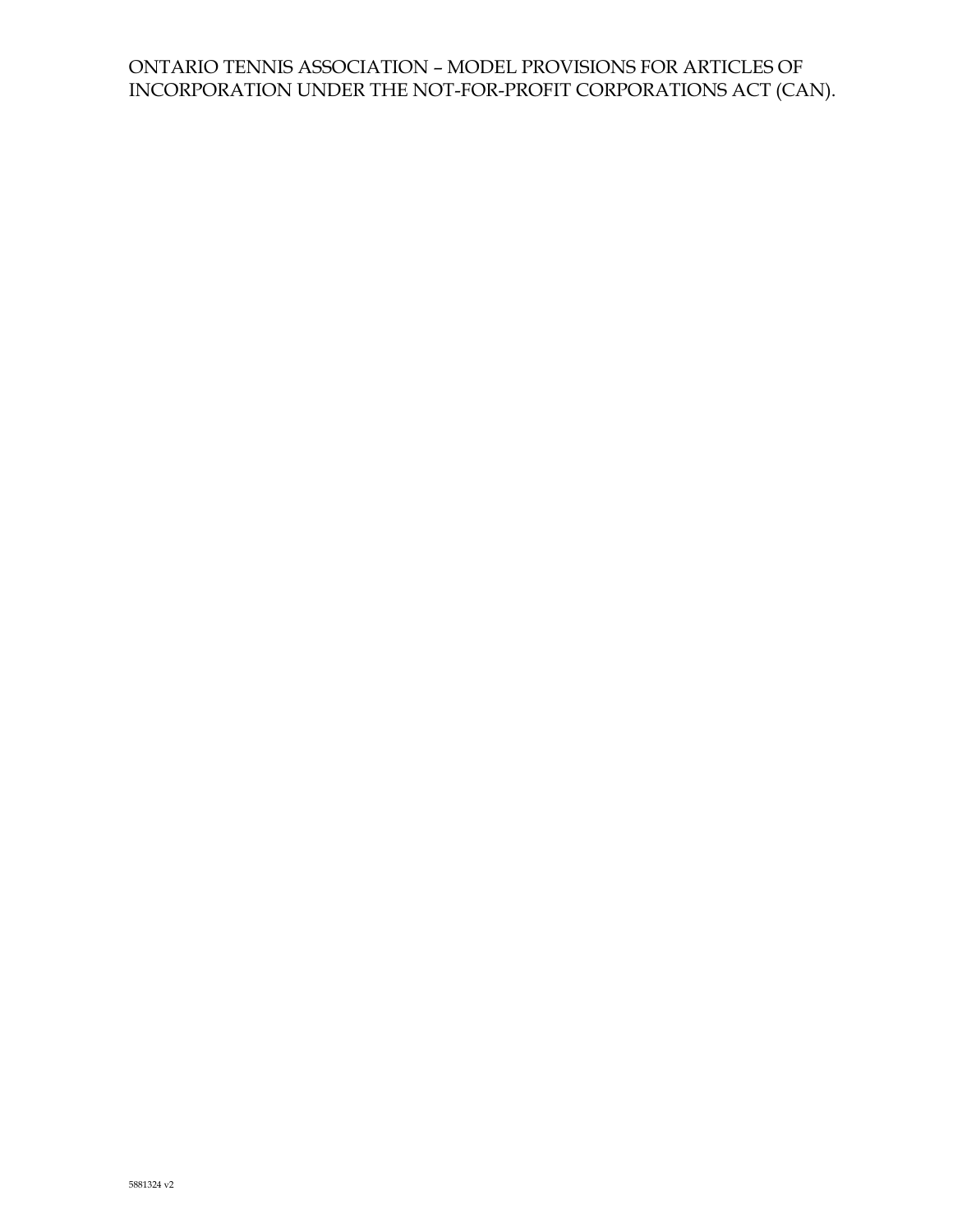## ONTARIO TENNIS ASSOCIATION – MODEL PROVISIONS FOR ARTICLES OF INCORPORATION UNDER THE NOT-FOR-PROFIT CORPORATIONS ACT (CAN).

### **PROVISIONS FOR NFP TENNIS CLUB ARTICLES**

*Note: See also the Corporations Canada Instructions for Articles of Incorporation (Form 4001) for additional guidance. Web Link [http://www.ic.gc.ca/eic/site/cd](http://www.ic.gc.ca/eic/site/cd-dgc.nsf/eng/h_cs03925.html)[dgc.nsf/eng/h\\_cs03925.html](http://www.ic.gc.ca/eic/site/cd-dgc.nsf/eng/h_cs03925.html)*

## *THE OTA RECCOMENDS THAT MEMBERS SHOULD SEEK LEGAL ADVICE WHEN INCORPORATING THEIR CLUB IN ORDER TO UNDERSTAND THEONGOING RESPONSIBILITIES THIS ENTAILS*

1. Name of the corporation:

#### *Note: A NUANS search is required unless a number name is requested.*

- Tennis Club
- 2. The province or territory in Canada where the registered office is situated:

**Ontario** 

3. Number (or minimum and maximum number) of directors:

A minimum of three  $(3)$  and a maximum of  $\bullet$ .

## *OR* **[Fixed Number – we recommend not fixing the number but if you do so we suggest you provide for at least three (3) ]**

4. Statement of the purpose of the Corporation:

The purpose of the corporation is to operate a tennis club in the  $\lceil \bullet \right]$  area of  $\lceil \bullet \rceil$ , and in that respect to promote the sport of tennis including by joining the Ontario Tennis Association and any other applicable regional tennis organizations and to otherwise carry on such other activities as are reasonably incidental to or in furtherance of such purposes.

Restrictions, if any, on business the corporation may carry on:

[None].

5. The classes (or regional or other groups) that the Corporation is authorized to establish:

*Note: Unless articles otherwise provide, each member is entitled to one vote. If two or more classes or groups of members, at least one class or group must have the right to vote (s.154 of the NPCA).*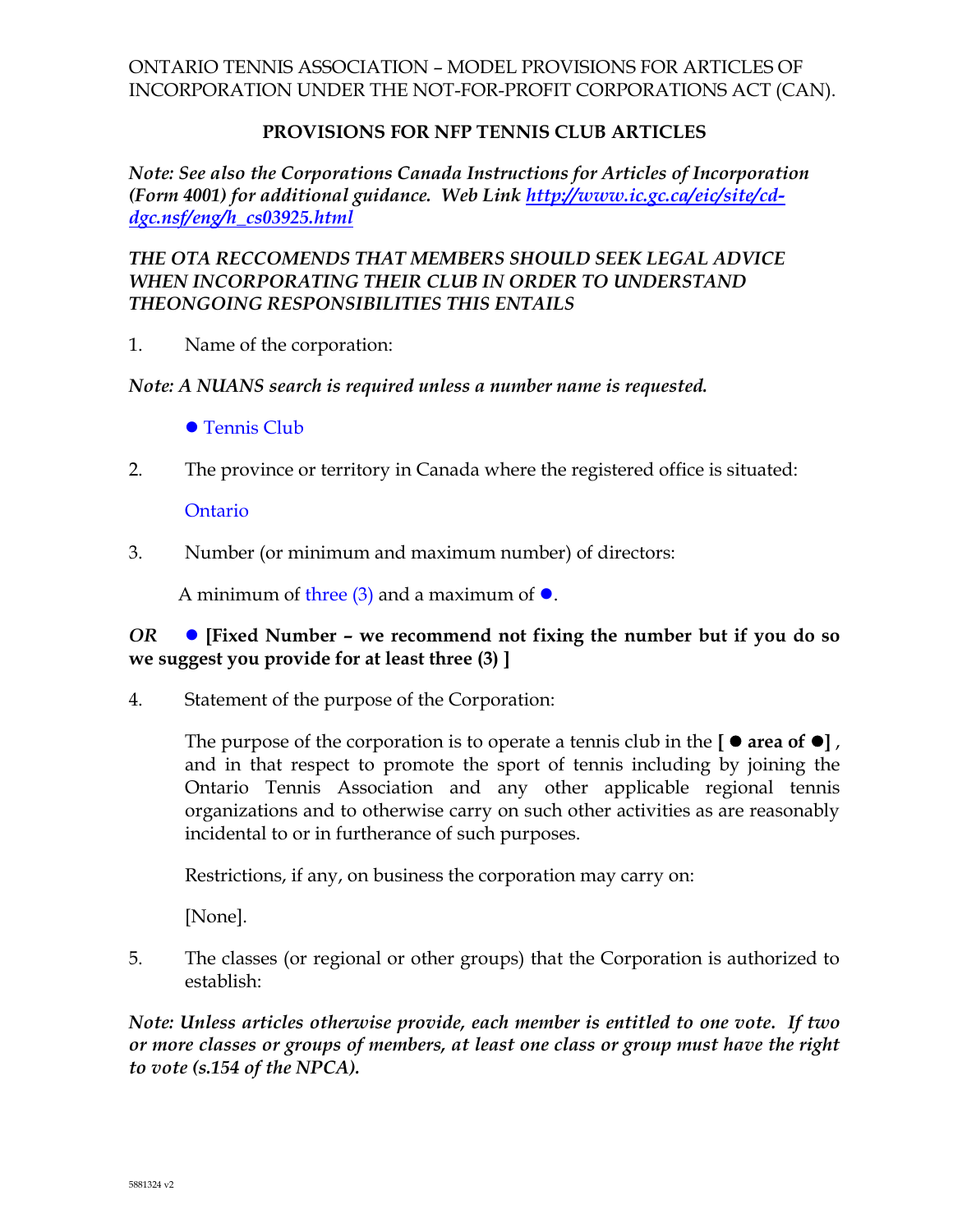The corporation is authorized to establish Adult voting members and Junior non-voting members as follows:

- (a) The Adult voting members shall be paid up members of the corporation and shall be entitled to receive notice of and to attend all meetings of the members of the Corporation and each Adult voting member shall have one (1) vote at each such meeting, except for meetings at which only members of another class are entitled to vote separately as a class.
- (b) Except as otherwise provided by the *Canada Not-for-Profit Corporations Act*, S.C. 2009, c.23 the Junior non-voting members shall not be entitled to receive notice of, attend or vote at meetings of the members of the Corporation.
- 6. Statement regarding the distribution of property remaining on liquidation:

## *Note: Registered charities, soliciting corporations and other corporations that receive more than \$10,000 in donations in any financial year within 60 months prior to dissolution must include the following paragraph (s.235).*

Any property remaining on liquidation of the Corporation, after discharge of liabilities, shall be distributed to one or more qualified donees within the meaning of subsection 248(1) of the *Income Tax Act*.

7. Additional provisions, if any:

*Note: use one or both of the following two paragraphs ONLY if you wish to require a greater number of votes than required by the NPCA for actions by directors or members (s.7(4)) – NOT RECCOMENDED .* 

- (a) In order to be effective, any resolution passed at a meeting of directors shall require the affirmative vote of at least  $\bullet$  percent of the directors.
- (b) In order to be effective, any ordinary or special resolution passed at a meeting of members, other than a resolution to remove one or more directors of the Corporation, shall require the affirmative vote of not less than  $\bullet\%$  of the votes cast.

# *Note: Include the following paragraph if the corporation wishes to have a lien on memberships for a debt of a member owing to the corporation (s.36(2)).*

(c) The Corporation shall have a lien on a membership registered in the name of a member or the member's personal representative for a debt of that member to the Corporation including in respect of any unpaid membership dues or other charges.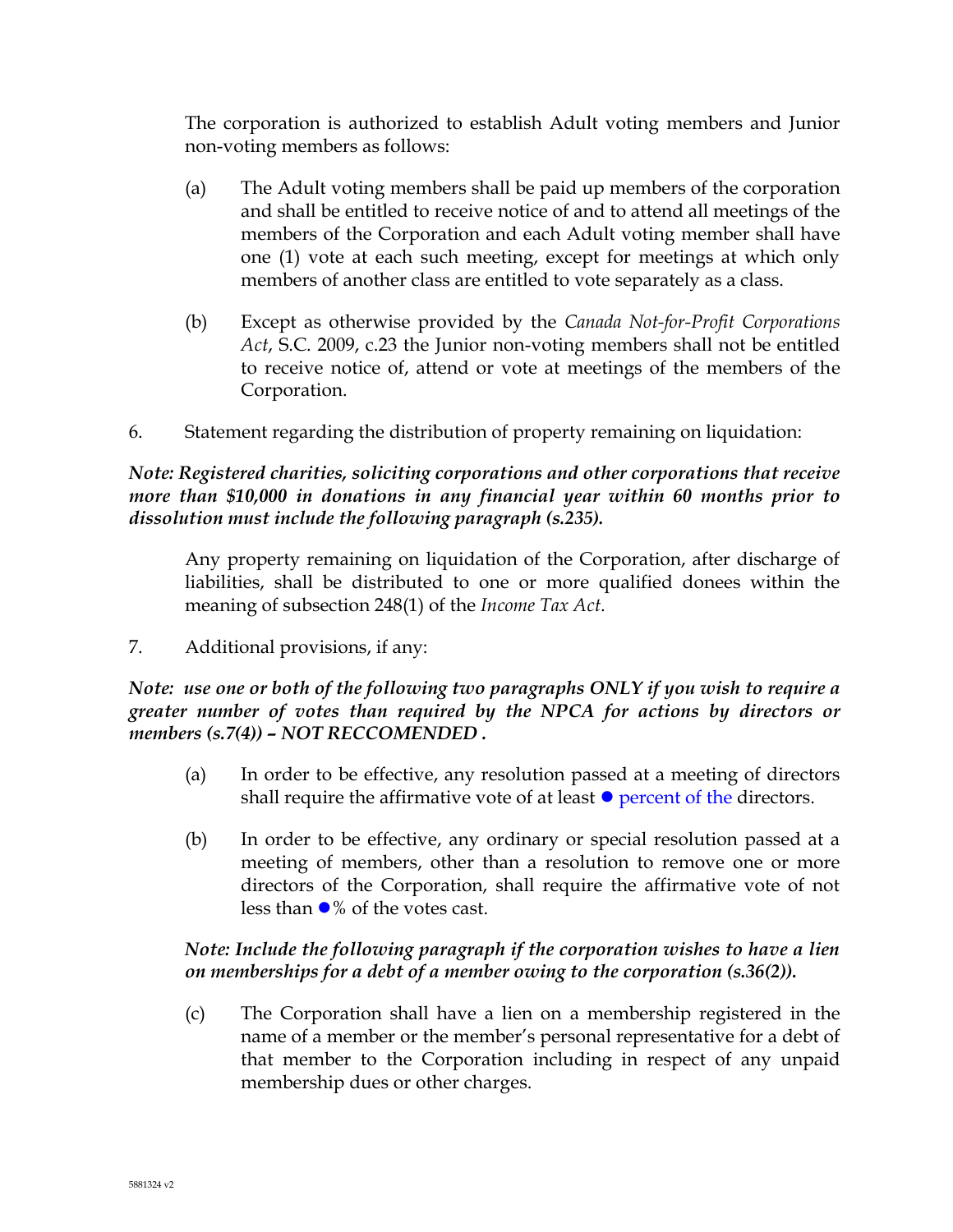## *Note: Include the following paragraph to provide the directors of the corporation the right to appoint one or more additional directors as permitted by s.128(8).*

(d) The directors of the Corporation may appoint one or more directors of the Corporation but the total number of directors so appointed may not exceed one third of the number of directors elected at the previous annual meeting of members of the Corporation. Any directors of the Corporation appointed pursuant to the previous sentence shall hold office for a term expiring not later than the close of the next annual meeting of members.

## *Note: Non-profit clause for registered charities (CRA suggested language).*

(e) The corporation shall be carried on without the purpose of gain for its members, and any profits or other accretions to the corporation shall be used in furtherance of its purposes.

## *Note: Remuneration of directors clause for registered charities (CRA suggested language).*

(f) Directors shall serve without remuneration, and no director shall directly or indirectly receive any profit from his or her position as such, provided that a director may be reimbursed for reasonable expenses incurred in performing his or her duties. A director shall not be prohibited from receiving compensation for services provided to the corporation in another capacity.

## *Note: Include the following paragraph to limit the authority of the directors to borrow without authorization of the members (s.28)*

- (g) If authorized by a by-law which is duly adopted by the directors and confirmed by ordinary resolution of the members, the directors of the corporation may from time to time:
	- (i) Borrow money on the credit of the corporation;
	- (ii) Issue, reissue, sell, pledge or hypothecate debt obligations of the corporation; and
	- (iii) Mortgage, hypothecate, pledge or otherwise create a security interest in all or any property of the corporation, owned or subsequently acquired, to secure any debt obligation of the corporation.